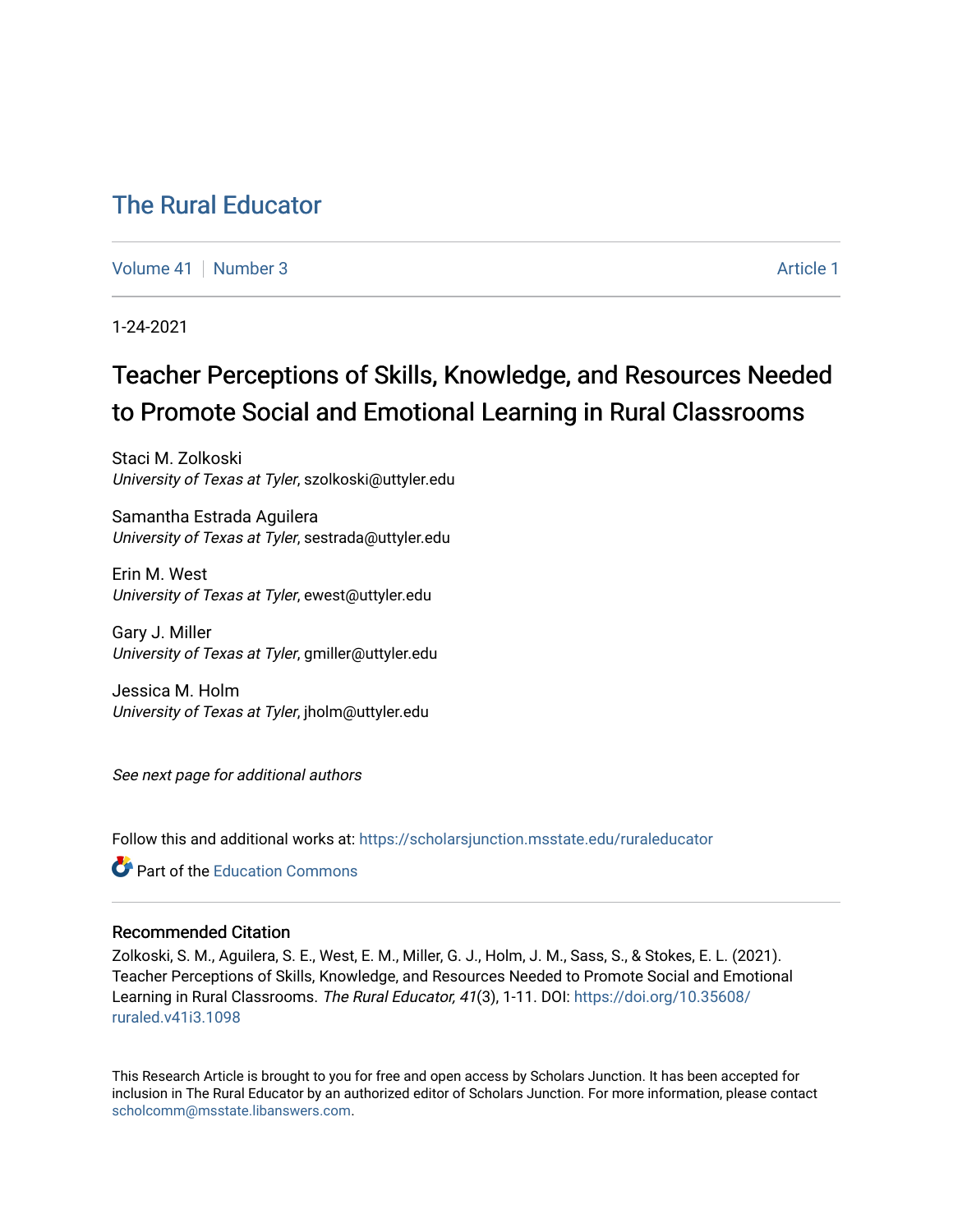# Teacher Perceptions of Skills, Knowledge, and Resources Needed to Promote Social and Emotional Learning in Rural Classrooms

# Authors

Staci M. Zolkoski, Samantha Estrada Aguilera, Erin M. West, Gary J. Miller, Jessica M. Holm, Sarah Sass, and Eric L. Stokes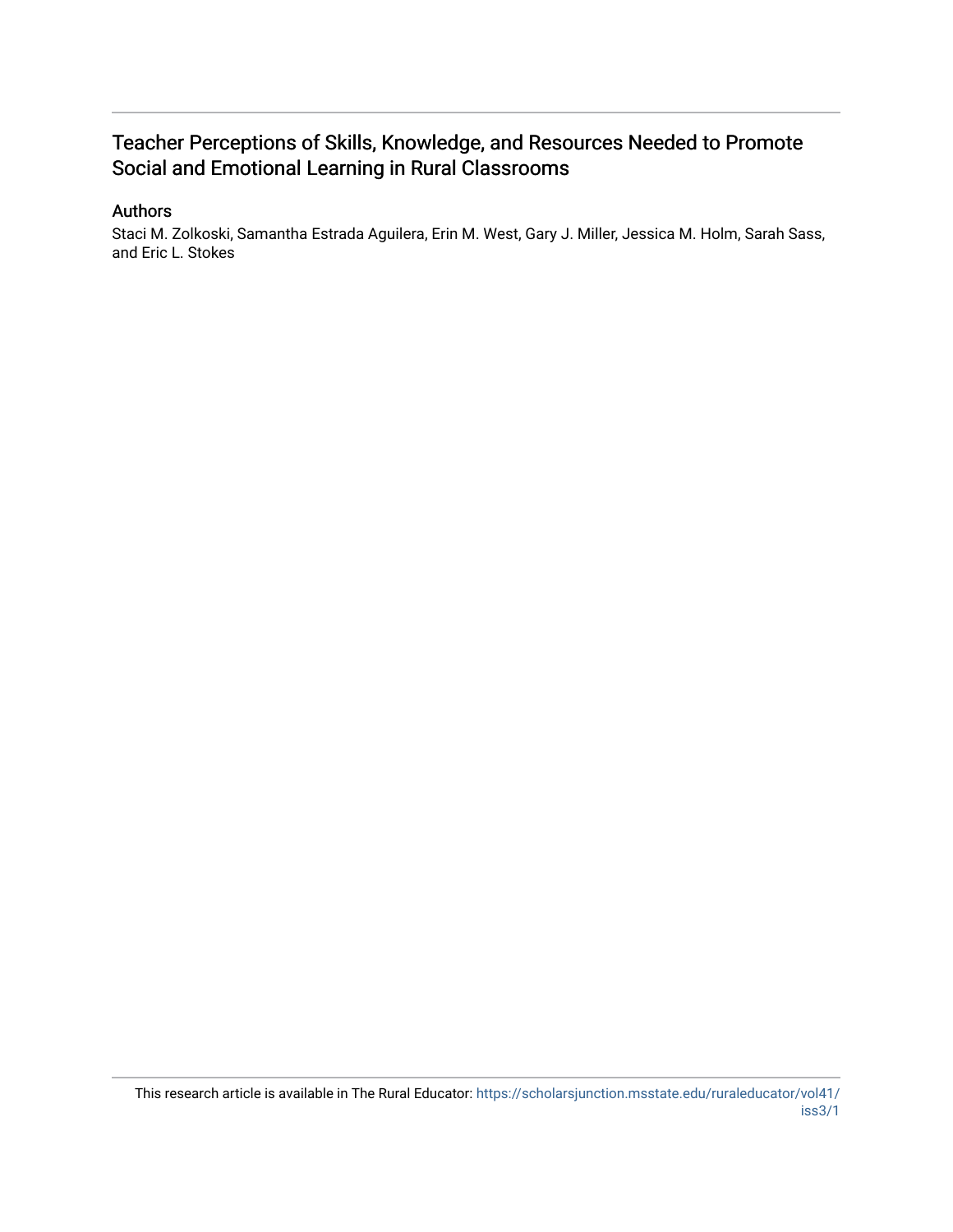# *Research Article*

# **Teacher Perceptions of Skills, Knowledge, and Resources Needed to Promote Social and Emotional Learning in Rural Classrooms**

**Staci M. Zolkoski Samantha Estrada Aguilera Erin M. West Gary J. Miller Jessica M. Holm Sarah M. Sass Eric L. Stocks**

*The incorporation of social and emotional learning (SEL) in schools has been shown to improve academic and psychological health of students. Research has been limited regarding implementation of SEL programs in rural communities, where student needs are heightened. The current study examined factors that could impact teachers' intentions to be early adopters of a SEL curriculum in a rural community. Seventy-six teachers provided self-report data regarding perceptions of professional strengths, school climate, school resources for student support, ability to educate diverse students, ability to teach specific SEL domains, and intentions to be an early adopter of a SEL program. Present results indicated positive perceptions of school climate, one's ability to teach diverse students, and one's ability to teach self-management skills positively predicted intentions to be an early adopter of a SEL curriculum. Implications for rural schools are explored and recommendations for adoption of SEL curricula in rural schools are provided.* 

# **Teacher Perceptions of Skills, Knowledge, and Resources Needed to Promote Social and Emotional Learning in Rural Classrooms**

According to the Substance Use and Mental Health Services Administration (2018), mental health concerns in youth have greatly increased in recent years. One prevention-based method of addressing some of these youth mental health concerns is through school-based social and emotional learning (SEL) programs. SEL is defined as the "process through which children and adults understand and manage emotions, set and achieve positive goals, feel and show empathy for others, establish and maintain positive relationships, and make responsible decisions" (Collaborative for Academic, Social, and Emotional Learning; CASEL, 2019, para. 1). SEL curricula target five core competencies vital for longterm academic success and social well-being: selfawareness, social awareness, self-management, relationship skills, and responsible decision making. SEL programs incorporated within the school day appear to positively benefit students at all levels (elementary, middle, and high school) and in rural, urban, and suburban areas (Durlak et al., 2011).

Involvement in SEL curricula is associated with increased academic outcomes, prosocial behaviors, and psychological well-being as well as decreased behavioral issues, mental health problems, and dropout rates (CASEL, 2019; Durlak et al., 2011; Taylor et al. 2017). Even though SEL enhances student success and classroom behaviors while reducing conduct problems, it is not systematically offered in schools. Moreover, according to Durlak and colleagues (2011), research in rural schools regarding SEL is limited.

# **Rural Schools and SEL**

The National Center for Education Statistics reported approximately one third of public school districts in the United States are in rural areas and about one fifth of United States' students attend rural schools (Provasnik et al., 2007). Rural school districts are situated in communities with low population density and tend to be geographically isolated with limited community resources. Youth in these rural schools face unique challenges. The United States' National Advisory Committee on Rural Health and Human Services (2018) reported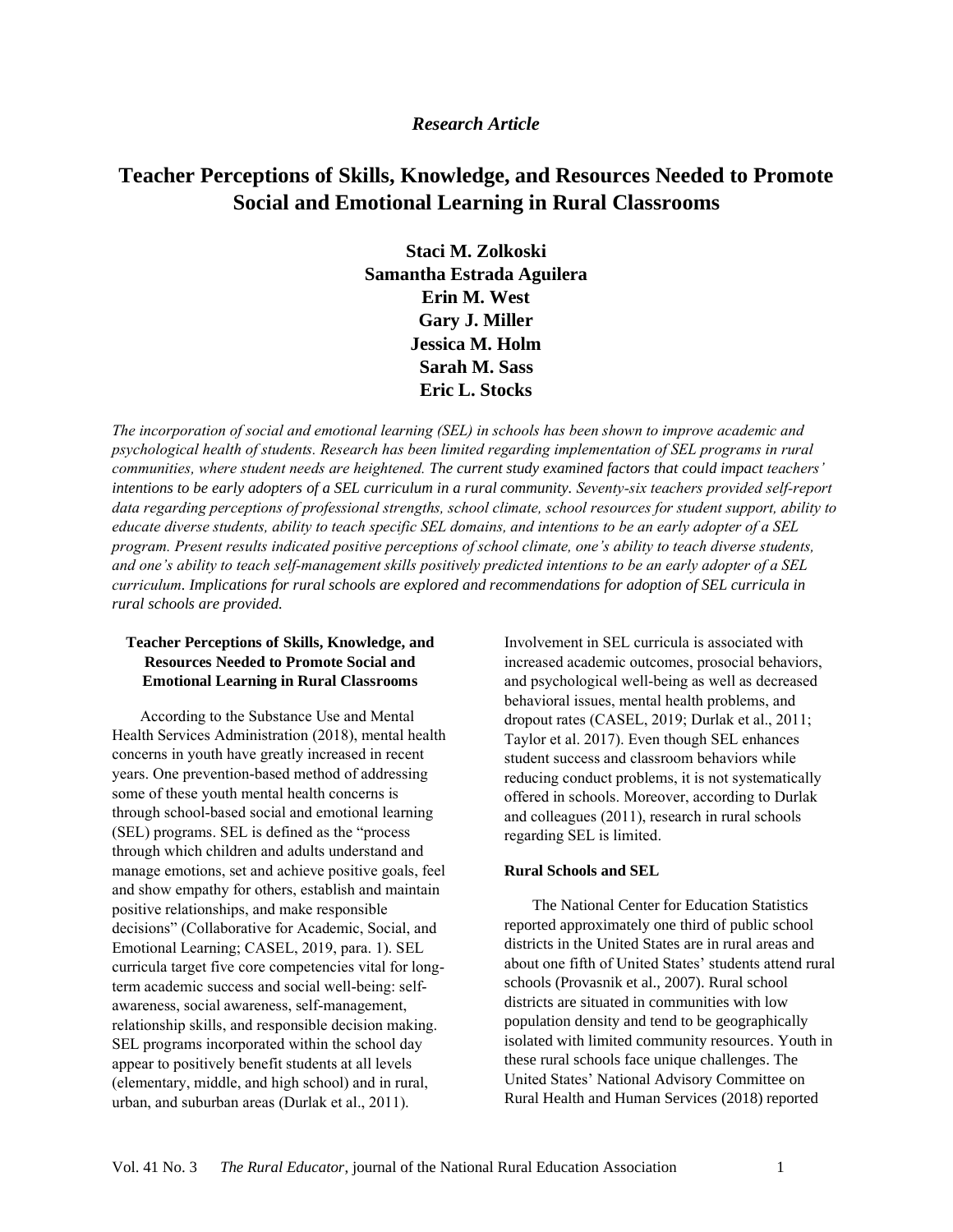that youth in rural areas can be disproportionately impacted by adverse childhood experiences (i.e., family violence, abuse, neglect, family members with substance abuse, and living with a family member with mental illness). Furthermore, students in rural schools experience higher rates of poverty compared with students in urban and suburban schools (Schaefer et al., 2016). Compounding all of these issues is the lack of access to quality mental health care that youth in rural areas face (Radunovich & Wines, 2012). Rural teachers are in a difficult position when helping these youth to be successful in the classroom, due to the many family and environmental stressors they face outside of school. As such, it is not surprising that students in rural schools, particularly those in low-income households, struggle more academically when compared to their suburban peers (Graham & Provost, 2012).

SEL has demonstrated effectiveness in addressing students' mental health and academic achievement, however, research surrounding SEL effectiveness in rural schools is limited (Center for Public Education, 2018; Reynolds, 2017). This is unfortunate because results from SEL research conducted in non-rural schools are promising. For example, SEL curricula enriches students' positive perceptions of self and others, prosocial behavior, academic performance, and sense of connectedness to school while also reducing conduct issues and stress (Payton et al., 2008). Furthermore, improved social and emotional competence among students can increase the probability of high school graduation, readiness for postsecondary education, career success, positive family relationships, and mental health as well as reduce criminal behavior (Hawkins et al., 2008; Jones et al., 2015). Students from lowincome families in rural schools often enter school struggling with social and emotional skills (Meyers et al., 2015). As such, SEL curricula could be especially beneficial for these students in rural education environments.

#### **Teachers, Rural Schools, and SEL**

Training surrounding SEL curricula is necessary for teachers to effectively promote SEL programs in rural classrooms. Unfortunately, teacher preparation programs often fail to train teachers on SEL curricula and teaching strategies (Schonert-Reichl et al., 2017). Therefore, it is more likely that when rural schools adopt SEL programs, teachers will have to learn how to teach the curricula on the job. This prospect is

uniquely challenging for rural teachers who are often new to the teaching profession, frequently earn low salaries, struggle with access to quality professional development opportunities, and are less likely to hold an advanced degree (i.e., master's degree; Johnson & Howley, 2015; Player, 2015).

Considering characteristics that could influence rural teachers' likelihood of implementing SEL curricula in the classroom would be a helpful step in understanding how to encourage rural schools' successful adoption of SEL programs. Researchers have broadly explored characteristics which influence teachers' implementation of SEL. For example, Ransford and colleagues (2009) suggested that experiences of burnout and lack of support negatively impacted teachers SEL implementation; whereas teachers' efficacy and positive perceptions of administrative support and training positively impacted SEL implementation. Such research however, has not been conducted in rural school environments. Exploring factors that encourage rural teachers' SEL implementation, and specifically factors which may encourage teachers to be early adopters of SEL curricula is needed.

## **The Present Research**

The purpose of the present study was to investigate the extent to which teachers in rural schools believed that they had the relevant skills, knowledge, and resources to provide SEL to students, and how this might predict their intentions to be an early adopter of a SEL curriculum. We hypothesized that teachers who reported having more skills, knowledge, and resources would also report that they intended to be early adopters of a SEL curriculum.

#### **Method**

The current study was conducted by an interdisciplinary group of faculty and students from a regional university in the southern United States in the areas of education, psychology, and counseling. Participants were teachers from rural public schools in the region near the university. The teachers attended an informational meeting at the end of the school year in order to prepare to implement the Jesse Lewis Choose Love SEL curriculum (JLCL, 2019), the following academic school year. This research was approved by the university's Institutional Review Board and teachers completed informed consent documents prior to participating in an online survey through Qualtrics.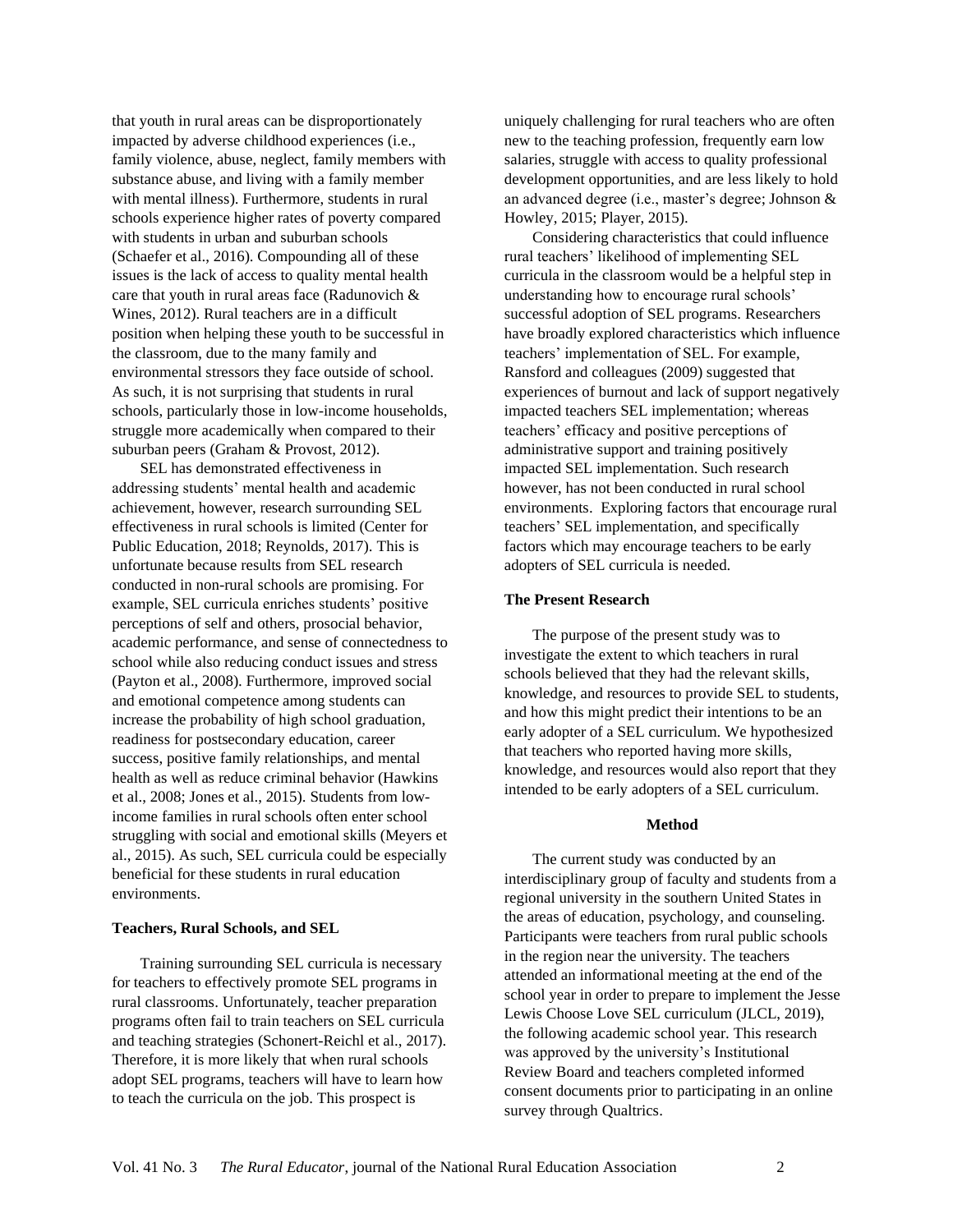This study was part of a larger research project in which a SEL curriculum was introduced into several rural schools in East Texas. This program, the Jesse Lewis Choose Love program, was designed by educators as a preventative and restorative way to meet the mental health needs of children and youth (JLCL, 2019). The curriculum focuses on four core values: courage, gratitude, forgiveness, and compassion in action and is aligned with CASEL standards in order to foster the development of SEL. Lessons in this program are specifically created for each grade level covering Pre-Kindergarten through 12<sup>th</sup> grade and includes between four and six lessons per unit. Lessons are designed to be taught one time per week and take between 15 – 20 minutes, depending on the lesson. For grades  $6 - 12$ , lessons are meant to be shorter and taught throughout the week. More information about this program can be found a[t https://chooselovemovement.org/choose](https://chooselovemovement.org/choose-love-enrichment-program-at-a-glance/)[love-enrichment-program-at-a-glance/.](https://chooselovemovement.org/choose-love-enrichment-program-at-a-glance/)

Table 1

*Demographic information* 

# **Participant Demographics**

A total of 76 teachers completed the survey. Participants were predominantly female  $n = 59$ (77.6%) and their race/ethnicity were distributed as follows: Black or African American  $n = 5$  (6.6%), American Indian or Alaska Native *n* = 1 (1.3%), Hispanic or Latino  $n = 1$  (1.3%), White  $n = 68$ (89.5 %), more than two race/ethnicities  $n = 1$  (1.3%). Additionally, participants identified a range of years of teaching experience, though most teachers reported more than twenty years of experience  $n = 22$ (28.9 %). For further descriptive information, see Table 1.

# **Measures**

The Panorama Teacher and Staff survey (Panorama Education, 2015) was used to measure

|                                                            | n                | $(\% )$    |
|------------------------------------------------------------|------------------|------------|
| Gender                                                     |                  |            |
| Male                                                       | 15               | $(19.7\%)$ |
| Female                                                     | 59               | $(77.6\%)$ |
| Neither of these options best describes me, I identify as: | $\overline{c}$   | $(2.6\%)$  |
| Race/Ethnicity                                             |                  |            |
| <b>Black or African American</b>                           | $\mathfrak s$    | $(6.6\%)$  |
| American Indian or Alaska Native                           | 1                | $(1.3\%)$  |
| Hispanic or Latino                                         | 1                | $(1.3\%)$  |
| White                                                      | 68               | $(89.5\%)$ |
| More than two race/ethnicities                             | $\mathbf{1}$     | $(1.3\%)$  |
| <b>Teaching Experience</b>                                 |                  |            |
| Less than 5 years                                          | 13               | $(17.1\%)$ |
| $5-10$ years                                               | 13               | $(17.1\%)$ |
| $10-15$ years                                              | 12               | $(15.8\%)$ |
| $15-20$ years                                              | 16               | $(21.1\%)$ |
| More than 20 years                                         | 22               | $(28.9\%)$ |
| Grade Level Primarily Taught                               |                  |            |
| 4th Grade                                                  | 1                | $(1.7\%)$  |
| 5th Grade                                                  | $\overline{4}$   | $(6.8\%)$  |
| 6th Grade                                                  | 5                | $(8.5\%)$  |
| 7th Grade                                                  | 7                | $(11.9\%)$ |
| 8th Grade                                                  | 9                | $(15.3\%)$ |
| 9th Grade                                                  | 14               | $(23.7\%)$ |
| 10th Grade                                                 | 9                | $(15.3\%)$ |
| 11th Grade                                                 | 3                | $(5.1\%)$  |
| 12th Grade                                                 | $\boldsymbol{7}$ | $(11.9\%)$ |

Note:  $n = 76$ .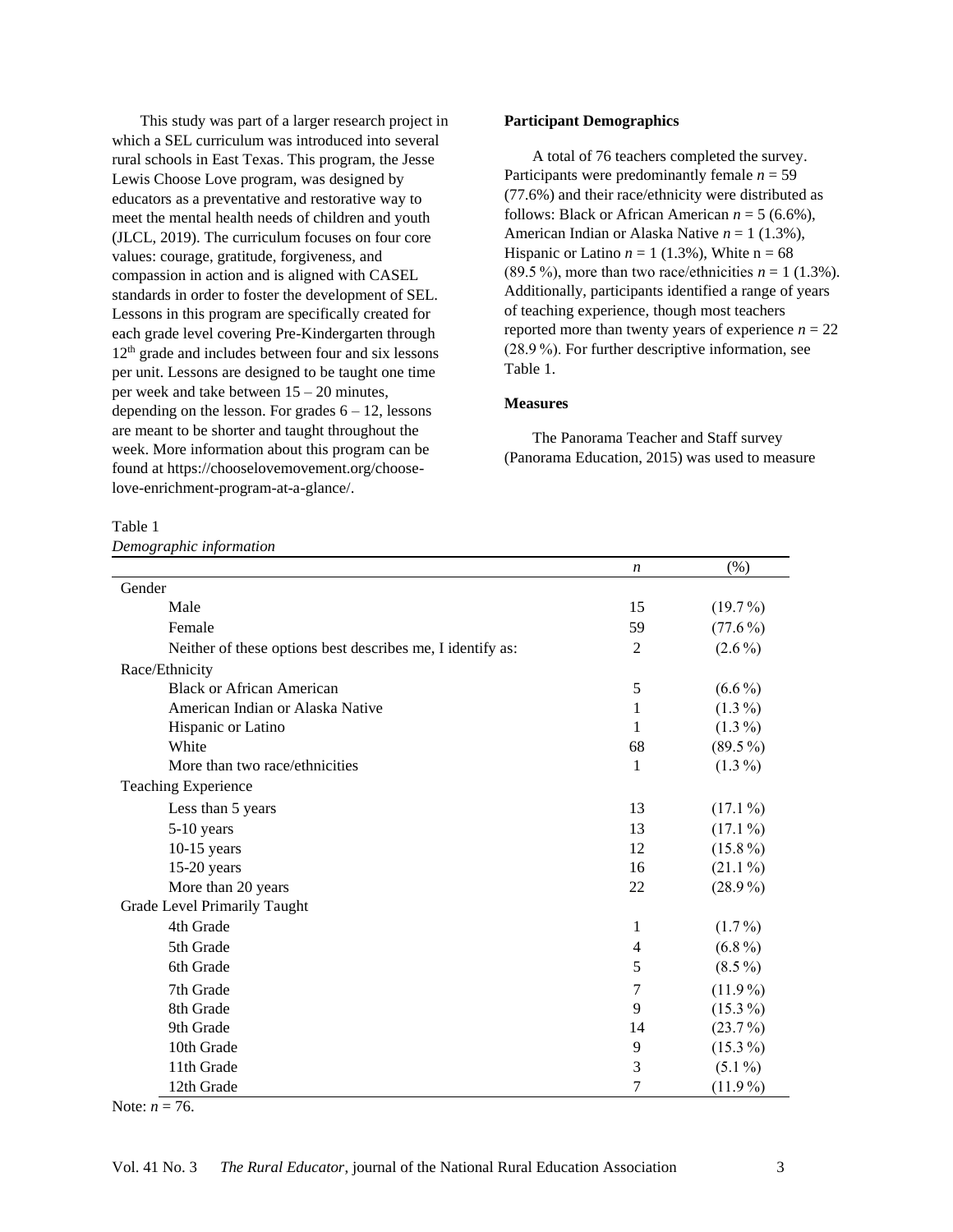teachers' self-perception of relevant skills, knowledge, and resources to implement SEL with students. Four scales were used. The first was a Teacher Perception of Professional Strengths scale, which contained eight items rated on a 5-point Likert scale (1 = Not at all;  $5 =$  Extremely). This scale included questions such as, "How confident are you that you can engage students who typically are not motivated?" The second scale was a Teacher Perception of School Climate scale, which contained nine items rated on a 5-point Likert scale  $(1 = Not at$ all;  $5 =$  Extremely). This scale included questions such as, "How supportive are students in their interactions with each other?" The third scale was a School Resources for Student Support scale, which contained three items rated on a 4-point Likert scale  $(1 = Not at all; 4 = Extremely)$ . This scale included questions such as, "When students need help from an adult, how often do they have to wait to get that help?" The final scale was an Educating All Students or a Diversity scale, which contained nine items rated on a 5-point Likert scale  $(1 = Not at all; 5 =$ Extremely). This scale included questions such as, "How easy do you find interacting with students at your school who are from a different cultural background than your own?"

In order to assess teachers' self-reported confidence in teaching SEL skills to students, one of the study authors (ES) wrote a Teacher Reflection Scale to assess each of the five SEL objectives that mirrored the CASEL criteria. Questionnaire items were rated on  $5$ -point Likert scales ( $1 = Not$  at all;  $5$ ) = Extremely). This scale contained five items to assess Self-Awareness (e.g., "I am confident that I can teach my students to recognize strengths"), six items to assess Self-Management (e.g., "I am confident that I can teach my students impulse control"), four items to assess Social Awareness (e.g., "I am confident that I can teach my students perspective taking"), four items to assess Relationship Skills (e.g., "I am confident that I can teach my students communication skills"), and six items to assess Responsible Decision Making (e.g., I am confident that I can teach my students how to identify problems"). A copy of this scale is available on the Open Science Framework website (https://osf.io).

Finally, in order to assess whether teachers thought they would be an early adopter of the JLCL we asked, "I think I will be one of the first/fastest to adopt the Choose Love model out of all the teachers in my school." This item was rated on a 5-point

Likert scale ( $1 = Not$  at all;  $5 = Very$  much). Due to the complexity of using an ordinal variable as a predictor, a new variable was created. Early Adopter was dichotomized by splitting the responses by the median to represent  $1 = not$  likely to become an early adopter of the JLCL curriculum, and  $2 =$  likely to become an early adopter of the curriculum.

## **Reliability**

Internal consistency reliability of the scores was assessed using Cronbach's  $\alpha$ . The reliability for the SEL subcales ranged from .87-.95: Social Awareness  $(\alpha = .87)$ , Self-Awareness ( $\alpha = .94$ ), Self-Management ( $\alpha$  = .93), Relationship Skills ( $\alpha$  = .91), and Decision Making ( $\alpha$  = .95). Additionally, the reliability for the PANORAMA Teacher and Staff had a wider range of reliabilities in its scores. School Climate ( $\alpha = .83$ ), Diversity ( $\alpha = .83$ ), Professional Growth ( $\alpha = .88$ ) had moderately high reliablities; however, the reliability for the Resouces for Student Support subscale can be consired low ( $\alpha$  = .60), but it is important to note this subscale only contains three items. The small number of items can explain the low reliability.

#### **Results**

All analyses were computed in the statistical software jamovi (v. 1.1.9). Descriptive statistics for the independent variables included in the analyses are provided in Table 2. On average, participants had high ratings in the Teacher Self-Reflection index variables; however, there was more variability in the Panorama Teacher and Staff Survey. The School Resources for Student Support index was notably low, although items on this scale were rated from 1 to 4 rather than 1 to 5 for the rest of the scales ( $M =$  $1.92, SD = 0.52$ .

# **Factors that Predict Reported Intentions of Early Adoption of JLCL**

Before conducting the analyses, the data were screened for missing data, linearity, and collinearity. An exploration of scatterplots suggested the linearity assumption was satisfied. Collinearity diagnostics such as Variance Inflation Factor (VIF) and Tolerance showed no signs of multicollinearity  $(VIF < 10$ , Tolerance  $> 0$ ). Binary logistic regression is an efficient and effective method to analyze the effects and unique contribution of a group of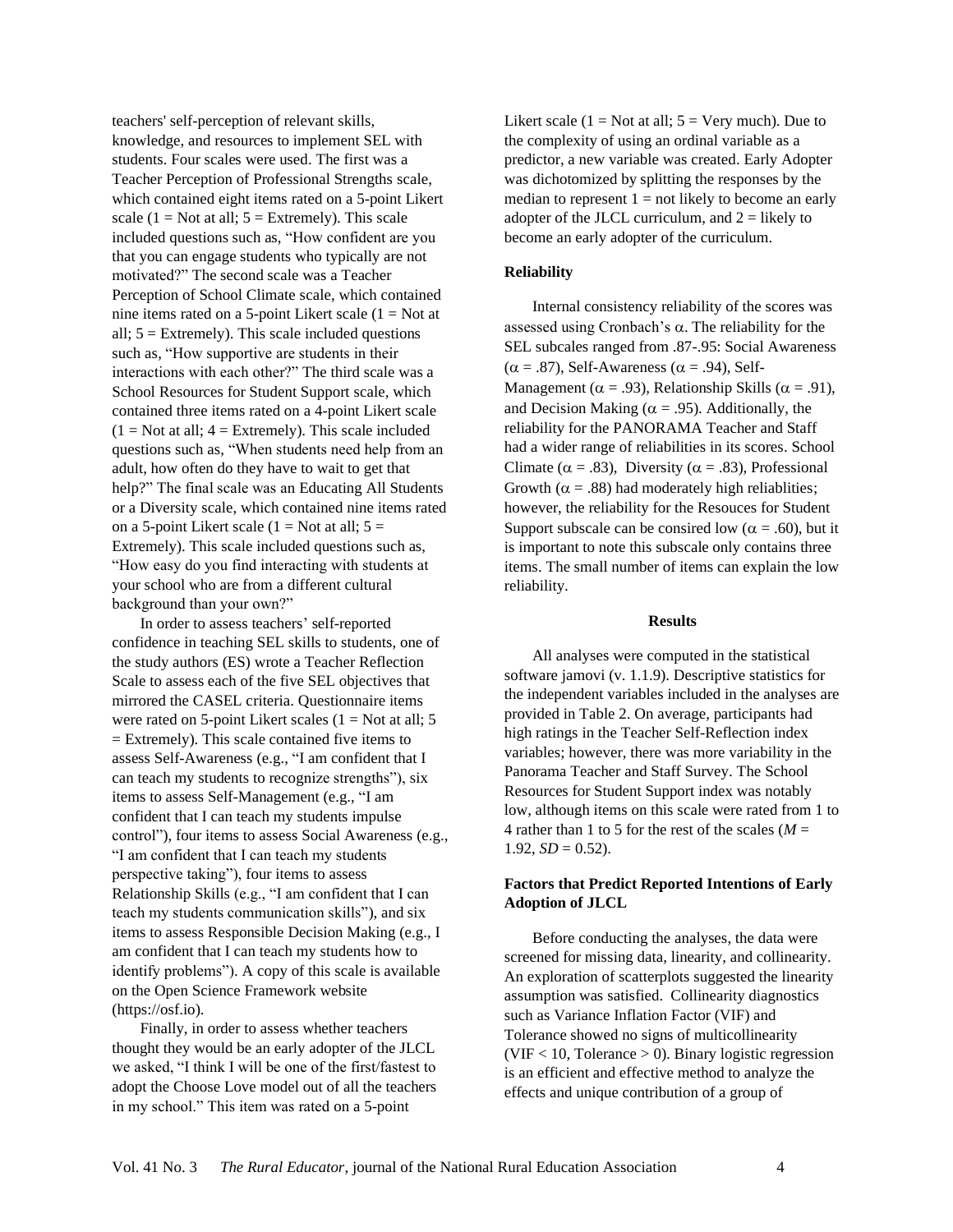| <b>Teacher Self-Reflection</b> | M    | <i>SD</i> |
|--------------------------------|------|-----------|
| <b>Relationship Skills</b>     | 4.03 | 0.57      |
| Self-Awareness                 | 3.98 | 0.59      |
| Social Awareness               | 4.01 | 0.55      |
| Self-Management                | 3.91 | 0.62      |
| Decision Making                | 3.99 | 0.55      |
| Panorama Teacher and Staff     |      |           |
| Diversity                      | 3.90 | 0.57      |
| School Climate                 | 3.75 | 0.50      |
| Resources for Student Support  | 1.92 | 0.52      |
| Professional Strength          | 3.91 | 0.56      |

Table 2 *Descriptive statistics for JLCL Measures* 

Note:  $n = 76$ . Items rated on a 5-point Likert scale  $(1 = Not at all; 5 = Extremely)$ .

independent variables when the dependent variable is a binary outcome (Stoltzfus, 2011). Thus, a binary logistic regression was performed utilizing Intentions to be an Early Adopter as the dependent variable, and the four Panorama subscales (i.e., School Climate, Resources for Student Support, Diversity, and Professional Strength) as independent variables. The overall model test with all four predictors against a constant-only model was statistically reliable,  $\chi^2(4)$  = 23.20,  $p < .001$ , indicating that the predictors reliably distinguished between participants who intended to be an Early Adopter or not. Only School Climate and Diversity were significant predictors ( $\beta$  = -1.84, p = .008 and  $\beta$  = -1.37, p = .03 respectively). The variance accounted for in intentions to be an Early Adopter was moderate, with  $R^2 = .27$  (Cox and Snell)

and  $R^2 = .38$  (Nagelkerke). School Climate and Diversity were significant predictors of intentions to be an Early Adopter, such that with each decrease in School Climate and Diversity, the odds of becoming an Early Adopter decreased by a factor of .16 and .25 respectively. Table 3 shows the correlation coefficients between the independent variables and Table 4 shows the results of this analysis. These results suggest that teachers who perceived themselves as working in a positive school climate and perceived themselves as capable of successfully engaging a diverse group of students in the classroom were more likely to intend to be early adopters of SEL curricula.

To further explore the data, multiple independent samples t-tests were conducted. The assumption of

Table 3

*Correlations between the Teacher Self-Reflection scales and the Panorama indices*

| Resources for                        |                       |                   |                   |               |
|--------------------------------------|-----------------------|-------------------|-------------------|---------------|
|                                      |                       | Student           |                   | Professional  |
|                                      | <b>School Climate</b> | Support           | Diversity         | Strength      |
| <b>School Climate</b>                |                       |                   |                   |               |
| <b>Resources for Student Support</b> | $-.23(.04)$           |                   |                   |               |
| Diversity                            | $.15$ (p = .20)       | $-.17$ (p = .15)  |                   |               |
| Professional Strength                | $.18$ (p = .13)       | .25 ( $p = .03$ ) | .4(p < .001)      |               |
|                                      |                       |                   |                   |               |
|                                      | Self-awareness        | Self-             | Social-           | Relationship  |
|                                      |                       | management        | Awareness         | <b>Skills</b> |
| Self-awareness                       |                       |                   |                   |               |
| Self-management                      | $0.91$ (p < .001)     |                   |                   |               |
| Social-Awareness                     | $0.53$ (p < .001)     | $0.52$ (p < .001) |                   |               |
| <b>Relationship Skills</b>           | 0.80 (p < .001)       | $0.73$ (p < .001) | $0.89$ (p < .001) |               |
| Decision Making                      | $0.51$ (p < .001)     | 0.50 (p < .001)   | 0.80 (p < .001)   | 0.87(p<.001)  |
| Note: $n = 76$ .                     |                       |                   |                   |               |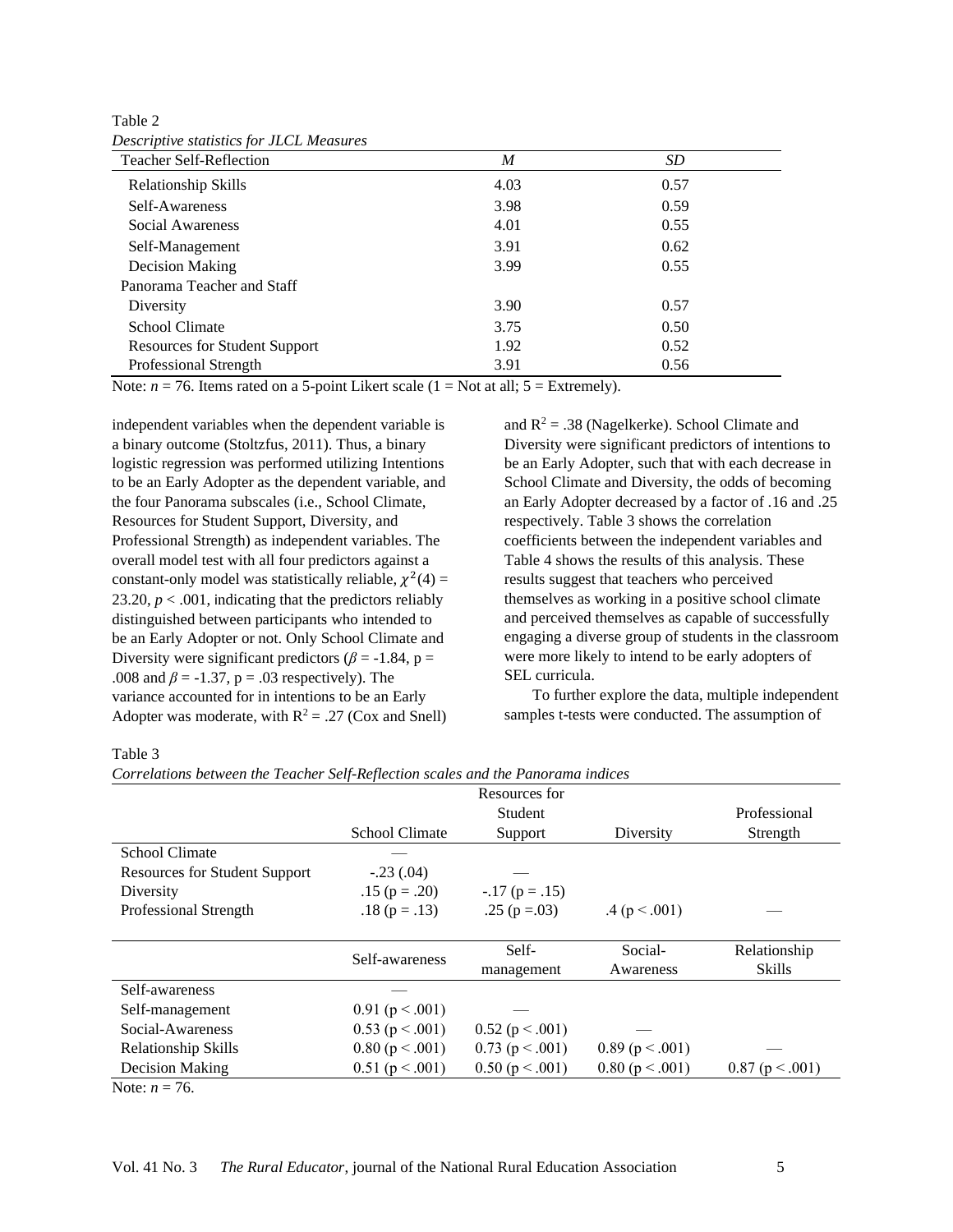Table 4

| Predictor                            | Estimate | SЕ      | Odds Ratio | p-value  |
|--------------------------------------|----------|---------|------------|----------|
| <b>School Climate</b>                | $-1.84$  | $-2.64$ | 0.16       | $0.008*$ |
| <b>Resources for Student Support</b> | 0.63     | 0.98    | 1.87       | 0.33     |
| Diversity                            | $-1.37$  | $-2.12$ | 0.25       | $0.03*$  |
| Professional Strength                | $-0.45$  | $-0.78$ | 0.64       | 0.43     |

*Model coefficients for logistic regression using Panorama Teacher and Staff subscales as independent variables* 

Note:  $n = 76$ . Items marked with an asterisk are significant at  $p = .05$  or less, two tailed.

normality was met using Shapiro-Wilk for all variables ( $p > .05$ ) and the assumption of equality of variance was met as well using Levene's test  $(p >$ .05). Due to the number of t-tests computed, alpha was adjusted via a Bonferroni correction which yielded  $\alpha = .05/4 = .01$  and was the significance level used for all t-tests. Diversity and School Climate were significant (t = -3.39, p < .001 and t = -3.65, p < .001 respectively). Thus, participants' ratings of early adoption of the JLCL curriculum were higher overall across all the Panorama scales (see Table 5), except for School Resources for Student Support. These results suggest that when teachers consider adopting SEL curricula they will perceive themselves as capable of successfully engaging a diverse group of students in the classroom and working in a positive school climate as the higher ratings in these indices indicate.

## Table 5

*Means for the Early Adopter variable across the Panorama scale*

# **Confidence in Teaching SEL and Intentions to be an Early Adopter of JLCL**

A second logistic regression was performed using the Teacher Self-Reflection questions regarding confidence in teaching SEL, using intentions to be an Early Adopter of the JLCL as a dependent variable and the Social Awareness, Self-Awareness, Self-Management, Decision Making and Relationship Skills indices as independent variables. Correlations between the indices can be found in Table 3, and most of the correlations were  $r > .50$ . Notably, there was a high correlation between Self-Awareness and Self-Management  $(r = .91)$ . Table 6 summarizes the results of this logistic regression. Due to multicollinearity, the variable Social Awareness was removed from the model. Subsequently, the overall

| <b>Teacher Self-Reflection</b>       |                                | Mean | SD.       |
|--------------------------------------|--------------------------------|------|-----------|
| Self-Awareness                       | Not likely to adopt curriculum | 3.79 | 0.58      |
|                                      | Likely to adopt curriculum     | 4.31 | 0.44      |
| Self-Management                      | Not likely to adopt curriculum | 3.69 | 0.61      |
|                                      | Likely to adopt curriculum     | 4.3  | 0.41      |
| Social Awareness                     | Not likely to adopt curriculum | 3.85 | 0.53      |
|                                      | Likely to adopt curriculum     | 4.31 | 0.46      |
| Relationship Skills                  | Not likely to adopt curriculum | 3.81 | 0.49      |
|                                      | Likely to adopt curriculum     | 4.42 | 0.48      |
| Panorama Teacher and Staff           |                                | Mean | <b>SD</b> |
| Diversity                            | Not likely to adopt curriculum | 3.75 | 3.78      |
|                                      | Likely to adopt curriculum     | 4.20 | 4.22      |
| <b>Resources for Student Support</b> | Not likely to adopt curriculum | 2.00 | 2.00      |
|                                      | Likely to adopt curriculum     | 1.79 | 1.67      |
| <b>School Climate</b>                | Not likely to adopt curriculum | 3.60 | 3.67      |
|                                      | Likely to adopt curriculum     | 4.01 | 4.00      |
| Professional Strength                | Not likely to adopt curriculum | 3.80 | 3.88      |
|                                      | Likely to adopt curriculum     | 4.11 | 4.00      |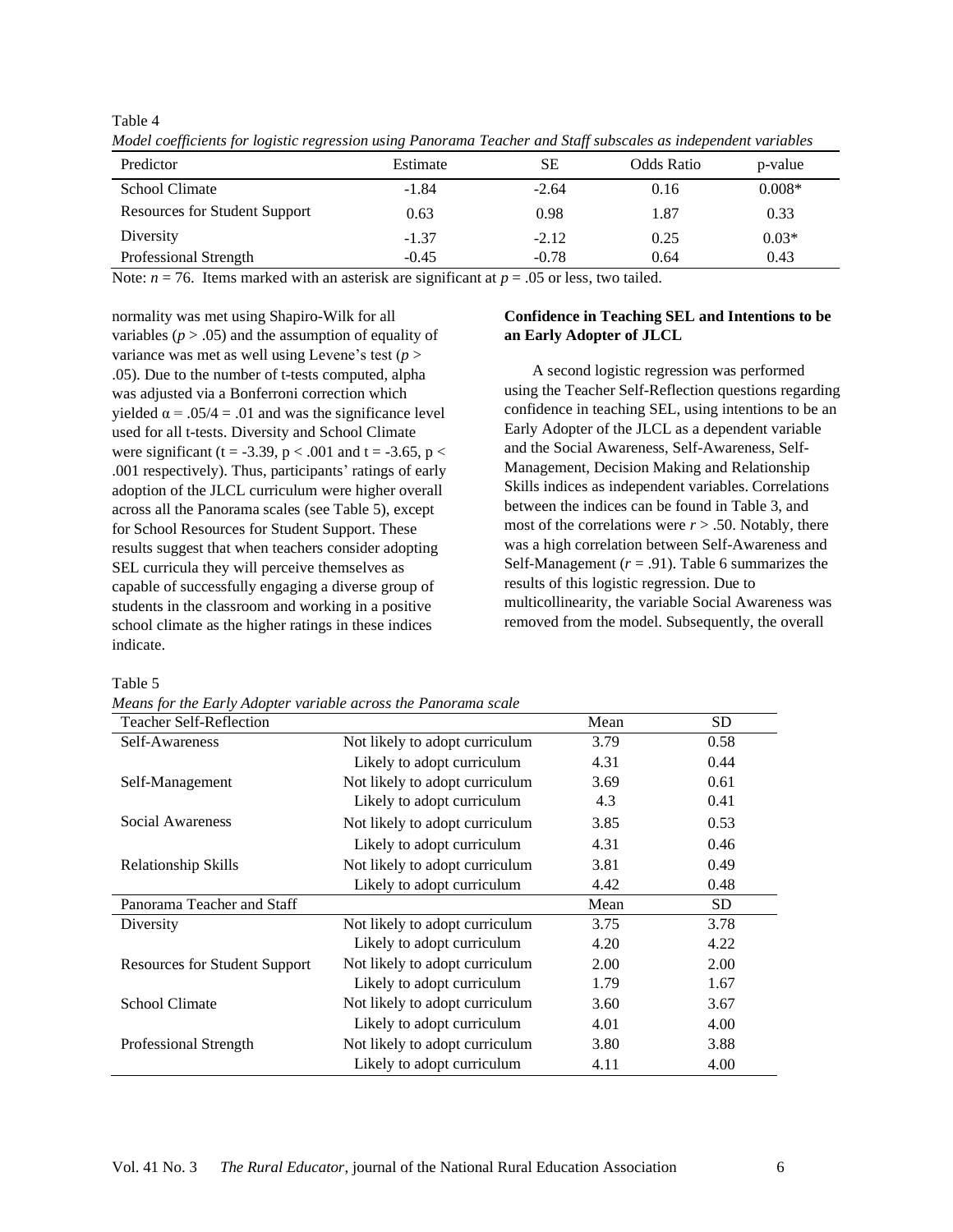| model Coefficients for logistic regression asing Early Auopter as dependent variable<br>Predictor | Estimate | SЕ   | Odds ratio |         |
|---------------------------------------------------------------------------------------------------|----------|------|------------|---------|
| Self-Awareness                                                                                    | 0.49     | l.67 | 1.63       | 0.77    |
| Self-Management                                                                                   | $-3.46$  | 1.60 | 0.03       | $0.03*$ |
| Decision Making                                                                                   | 0.77     | 1.37 | 2.17       | 0.57    |
| <b>Relationship Skills</b>                                                                        | $-2.80$  | .44  | 0.06       | 0.052   |

*Model Coefficients for logistic regression using Early Adopter as dependent variable*

Note: Items marked with an asterisk are significant at  $p = .05$  or less, two tailed.

model test with four predictors was statistically significant,  $\chi^2$  (4) = 33.40,  $p < .001$ . However, only the Self-Management index was a significant predictor on its own ( $\beta$  = -3.46,  $p$  = .03) though Relationship Skills was marginally significant (*β* = - 2.80,  $p = .052$ ). For every unit decrease in Self-Management the odds of becoming an early adopter of the program decreased by a factor of 0.03. The variance explained by the model in intentions to be an Early Adopter variable was moderate, with  $R^2 =$ .36 (Cox and Snell) and  $R^2$  = .50 (Nagelkerke). Indicating that the variance explained by the Teacher Self-Reflection indices in indicating early adoption of JLCL was  $36\%$  based on Cox and Snell's  $R^2$  and 50% based on Nagelkerke's  $R^2$ . These results suggest that teachers who perceived themselves as confident in their abilities to teach students self-management skills were more likely to identify themselves as intending to adopt SEL curricula early. Additionally, teachers who self-identified as confident in their abilities to teach students relationship skills were somewhat more likely to intend to be an early SEL curricula adopter.

Next, a series of independent samples t-tests were conducted. Due to the assumption of normality being violated, a Mann-Whitney U test, a nonparametric t-test, was conducted to compare the mean of the Self-Awareness, Self-Management, Social Awareness, and Relationship Skills scales for participants who intended to become early adopters of the JLCL curriculum and those who did not intend to become early adopters. Once again, the alpha was

adjusted, and the significance level used was  $\alpha = .01$ . The Mann-Whitney test indicated that ratings in each of the subscales of the Teacher Self-Reflection scale were significantly greater for all indices from those participants who favored the early adoption of JLCL. For example, participants who favored the early adoption of JLCL rated higher in the Self-Awareness index ( $M = 4.31$ ,  $SD = .44$ ) compared to those that did not favor the adoption  $(M = 3.79, SD = .58)$ , Self-Management ( $M = 4.30$ ,  $SD = .41$ ) for those that favored the curriculum adoption compared to those that did not ( $M = 3.69$ ,  $SD = .60$ ), Social Awareness  $(M = 4.31, SD = .46$  vs  $M = 3.85, SD = .52$ compared to those that did not favor early adoption. Similarly, for Relationship Skills, the ratings were higher for those favoring the adoption of the curriculum ( $M = 4.42$ ,  $SD = .48$ ) compared to those that did not  $(M = 3.81, SD = .49)$ . Table 7 shows the results of the Mann-Whitney tests. These results suggest that that teachers who rated themselves more confident in teaching SEL, and thus rated higher in all the components of the Teacher Self-Reflection scale (Self-Awareness, Self-Management, Social Awareness and Relationship skills), were more inclined to adopt the SEL curricula.

## **Discussion and Implications**

Results from the current study shed light on some important factors regarding the likelihood of SEL curricula adoption in rural schools. For example, present findings suggest that teachers' perceptions

Table 7 *Mann-Whitney U tests*

Table 6

| Self-Awareness Index      | 337 | 74 | $1001*$      |
|---------------------------|-----|----|--------------|
| Self-Management Index     | 215 | 73 | $\leq 0.01*$ |
| Social Awareness Index    | 356 | 74 | $\leq 0.01*$ |
| Relationship Skills Index | 276 | 70 | $1001*$      |

Note: Items marked with an asterisk are significant at  $p = 0.05$  or less, two tailed.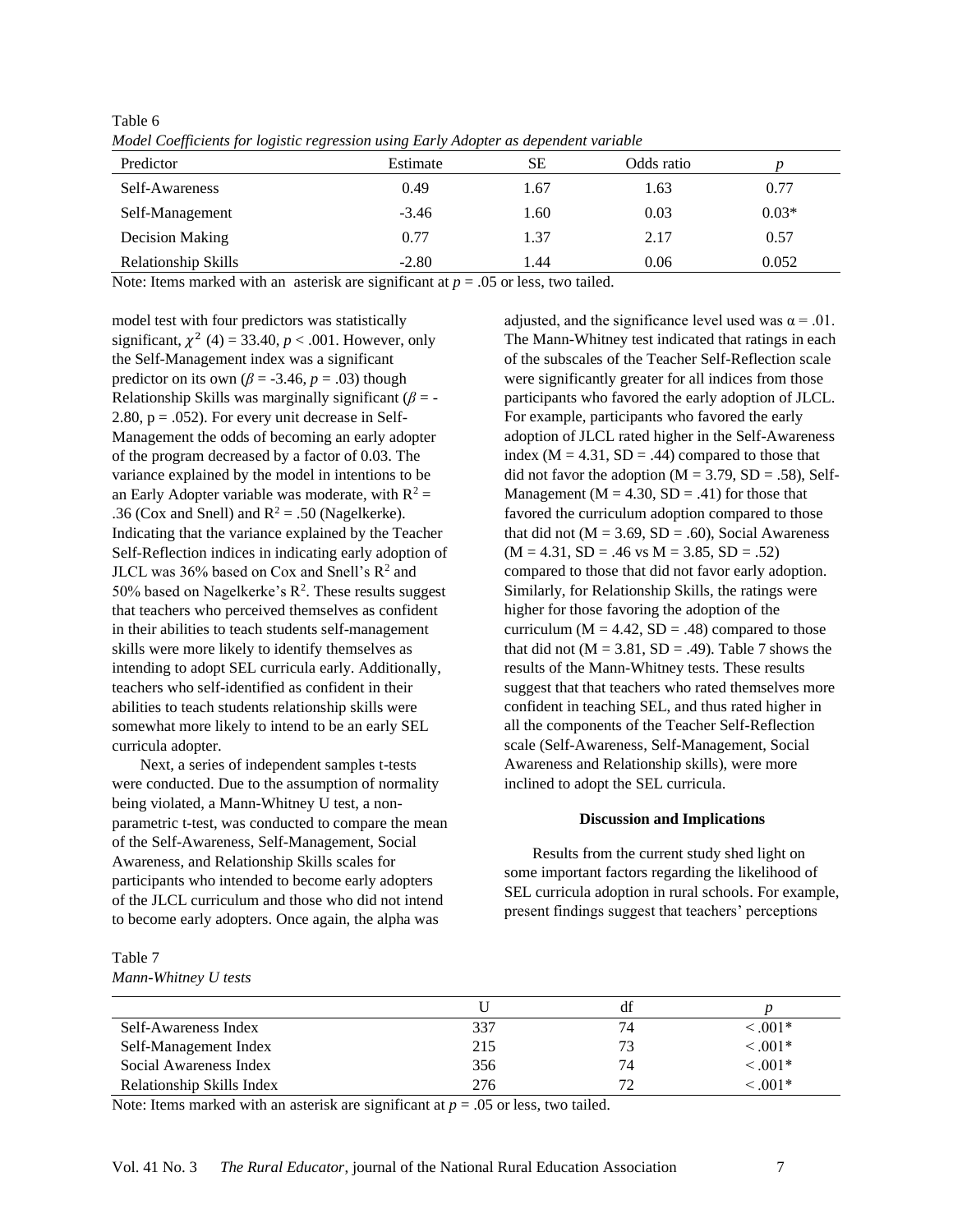of their own capabilities were influential regarding their attitudes about SEL and willingness to adopt the JLCL curriculum in the classroom. Teachers who perceived themselves as more capable of teaching diverse groups of students, who perceived the school as having a more positive climate, and who perceived themselves as capable of teaching student selfmanagement skills were more likely to report that they intended to be early adopters of JLCL. These results suggest that supporting knowledge and confidence in teaching self-management skills and fostering positive school climates may be helpful in rural teachers' intentions to adopt SEL programming. For example, it might be beneficial for rural school administrators to consider intentional professional development initiatives designed to bolster rural teachers' confidence in SEL-related skills. Professional development focused on helping teachers learn how to teach PreK-12 students appropriate impulse control, organizational skills, and behavior self-management could be impactful.

Additionally, findings from the current study suggest it is important to foster rural teachers' confidence related to teaching diverse groups of students. Professional development surrounding the intersection of race, ethnicity, socioeconomic status, language, and other multicultural factors with student learning experiences would likely be beneficial for teachers. Because rural teachers struggle with access to quality professional development (Johnson & Howley, 2015; Player, 2015), it may be advantageous for teachers and administrators to be creative when planning professional development in these areas. For example, book study groups which include readings and discussions surrounding privilege, power, and poverty culture could be integrated into professional development plans. Additionally, interactive professional development experiences that include activities such as service learning and role plays could help teachers gain experience with diverse groups of individuals and practice SEL skills. Beyond professional development, teacher preparation programs can play an important role in fostering these skills as well (Schonert-Reichl et al., 2015).

Another important finding from the current study was the influential role of perceived school climate on teachers' likelihood to be an early adopter of SEL curricula. This finding is not surprising; it is reasonable that teachers who perceive themselves as working in a positive environment would be motivated to include new curricula, such as SEL, in

the classroom. Researchers have suggested that teachers' perceptions of a positive school climate are related to higher levels of teacher motivation and self-efficacy (Reaves & Cozzens, 2018). While it may be a somewhat obvious notion to encourage the development of positive school climates, particularly in rural schools, it can be challenging for faculty, staff, and administrators to find the time and resources in these rural areas to dedicate to positive school climate initiatives. Rural teachers, staff, and administrators are frequently burdened with stress related to meeting state standards, state testing, a lack of financial resources, and experiences of burnout (Garwood et al., 2018). Furthermore, recent events including the COVID-19 pandemic have created new stressors for rural schools. During these times, it is important for rural schools to remember the influential role that a positive school climate can play on teachers' and students' experiences at school and teachers' motivation to adopt new curricula such as SEL.

#### **Limitations and Future Directions**

The present study highlighted important factors that predict early adoption of a SEL program. However, several methodological and logistical limitations with our study should be noted. First, our approach relied upon self-reports. It is certainly possible that our participants engaged in selfpresentation in order to appear more interested in, or capable of implementing, the SEL program (Leary, 1996). This may be particularly true of our primary outcome measure – intention to be an early adopter. Second, and of particular relevance to our main outcome measure, we did not measure early adoption behavior. Instead, we measured intention to become an early adopter. It is possible that our participants are mistaken about their abilities or motivation to actually adopt the SEL program. Third, our sample size was smaller than anticipated. It is possible that the sample of participants who completed the surveys differs from those who chose not to complete the survey, which could influence the generalizability of the results. In a similar vein, our sample was recruited exclusively from rural schools in East Texas which could influence the generalizability of the results. Further research with a larger sample size, from several rural regions, and using behavioral measures alongside self-report data would be a useful contribution to the literature on this topic.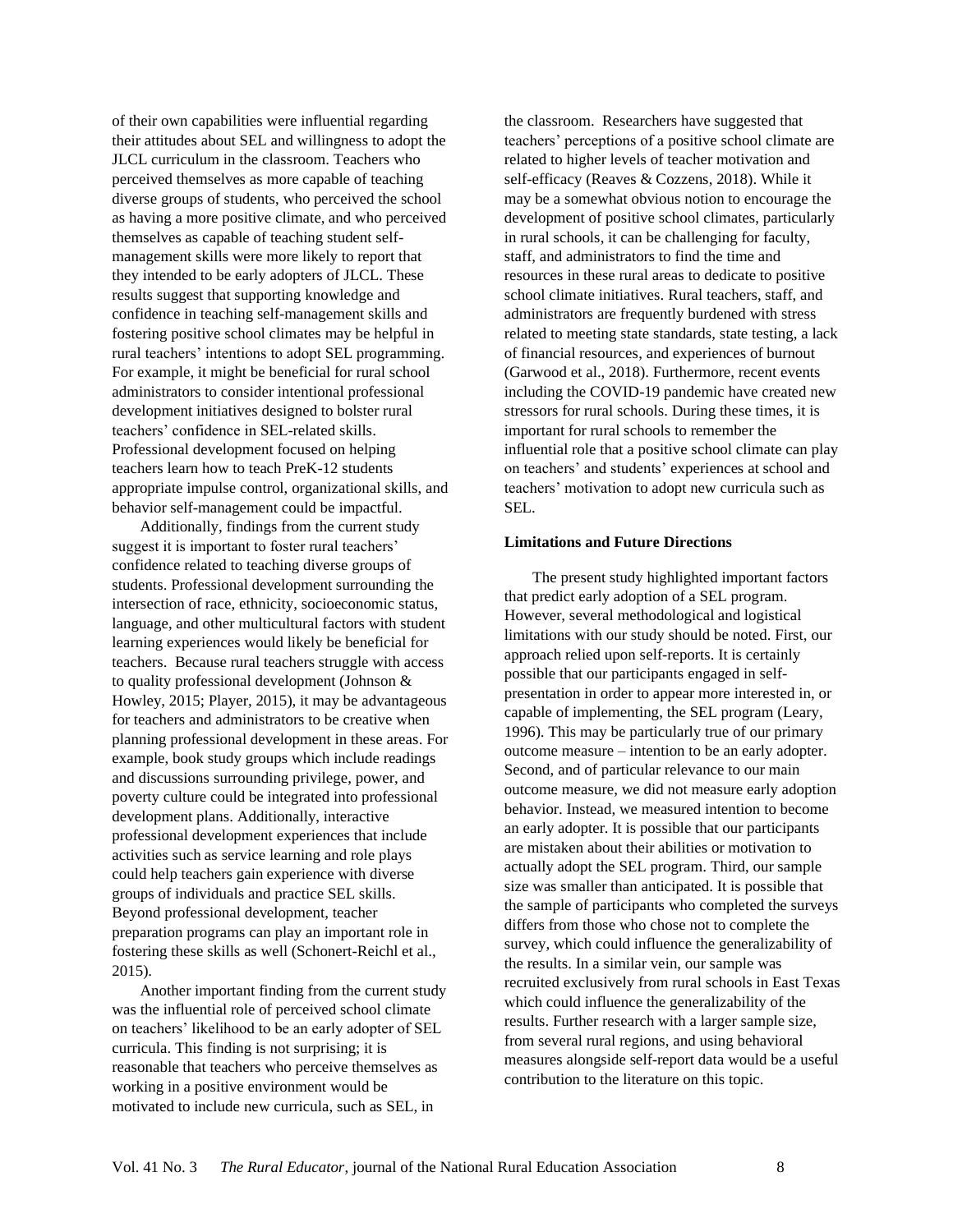## **Conclusion**

Rural schools have a lot to gain from adopting SEL curricula (Oberle et al., 2015). Identifying teachers who are likely to be early adopters of such curricula is an important step in considering successful initiatives for SEL program implementation in rural schools. Teachers who are early adopters of SEL curricula and supporters of SEL curricula implementation can aid administrators in ensuring the success of SEL curricula in schools and across school districts. Such support can be particularly important in rural districts where administrative personnel and financial resources are often lacking. Greater attention to the concerns of rural schools and unique issues related to

implementing program interventions, such as SEL, is needed (Fishman, 2015; National Association of State School boards of Education, 2014; Wang, 2014). SEL programs have the potential to positively impact the mental health of youth and academic achievement in rural communities where mental health disparities and academic achievement gaps often prevent students from reaching their full potential (Myers, 2019; Zhang, 2008).

*Authors' note: This project was supported by funding from the University of Texas at Tyler Internal Grant. We would like to thank the school districts for their participation in this project.*

# **References**

- Center for Public Education. (2018). *Out of the loop*. [https://education.wsu.edu/documents/2018/12/ce](https://education.wsu.edu/documents/2018/12/center-public-education-rural-schools-report.pdf/) [nter-public-education-rural-schools-report.pdf/](https://education.wsu.edu/documents/2018/12/center-public-education-rural-schools-report.pdf/)
- Collaborative for Academic, Social, and Emotional Learning. (2019). *What is SEL?*  <https://casel.org/what-is-sel/>
- Durlak, J., Weissberg, R., Dymnicki, A., Taylor, R., & Schellinger, K. (2011). The impact of enhancing students' social and emotional learning: A meta-analysis of school-based universal interventions. *Child Development, 82*, 405-432. [https://doi.org/10.1111/j.1467-](https://doi.org/10.1111/j.1467-8624.2010.01564.x) [8624.2010.01564.x](https://doi.org/10.1111/j.1467-8624.2010.01564.x)
- Durlak, J. (2015) What everyone should know about implementation. In J. A. Durlak, C. E. Domitrovich, R. P. Weissberg & T. P. Gullotta (Eds.), *Handbook of Social and Emotional Learning Research and Practice* (pp. 395-405). Guilford Press.
- Fishman, D. (2015). School reform for rural America. *Education Next, 15*(3), 8-15. https://eric.ed.gov/?id=EJ1063094
- Garwood, J. D., Werts, M. G., Varghese, C., & Gosey, L. (2018). Mixed methods analysis of rural special educators' role stressors, behavior management, and burnout. *Rural Special Education Quarterly, 3*(1), 30-43. https://doi.org/10.1177/8756870517745270
- Graham, S. E., & Provost, L. E. (2012). Mathematics achievement gaps between suburbanstudents and their rural and urban peers increase over time. *The Carsey School of Public Policy at the Scholars' Repository.*

[https://eric.ed.gov/contentdelivery/servlet/ERICS](https://eric.ed.gov/contentdelivery/servlet/ERICServlet?accno=ED535962) [ervlet?accno=ED535962](https://eric.ed.gov/contentdelivery/servlet/ERICServlet?accno=ED535962)

- Hawkins, J., Kosterman, R., Catalano, R., Hill, K., & Abbott, R. (2008). Effects of social development intervention in childhood 15 years later. *Archives of Pediatrics & Adolescent Medicine, 162*(12), 1133-1141. https://doi.org[/10.1001/archpedi](https://dx.doi.org/10.1001%2Farchpedi.162.12.1133) [.162.12.1133](https://dx.doi.org/10.1001%2Farchpedi.162.12.1133)
- Johnson, J., & Howley. C. B. (2015). Contemporary education policy and rural schools: A critical policy analysis. *Peabody Journal of Education*, *90*(2). 224-241. <https://doi.org/10.1080> /0161956X.2015.1022112
- Jones, D., Greenberg, M., & Crowley, M. (2015). Early social-emotional functioning and public health: The relationship between kindergarten social competence and future wellness. *American Journal of Public Health, 105*(11), 2283-2290. https://ajph.aphapublications.org/doi/10.2105/AJ PH.2015.302630
- Leary, M. R. (1996). *Self-presentation: Impression management and interpersonal behavior*. Westview Press.
- Meyers, A. B., Tobin R. M., Huber, B. J., Conway, D. E., & Shelvin, K. H. (2015). Interdisciplinary collaboration supporting social-emotional learning in rural school systems. *Journal of Educational and Psychological Consultation, 25,*  109-128.

https://doi.org/10.1080/10474412.2014.929956

Myers, C. (2019). Using telehealth to remediate rural mental health and healthcare disparities. *Issues in*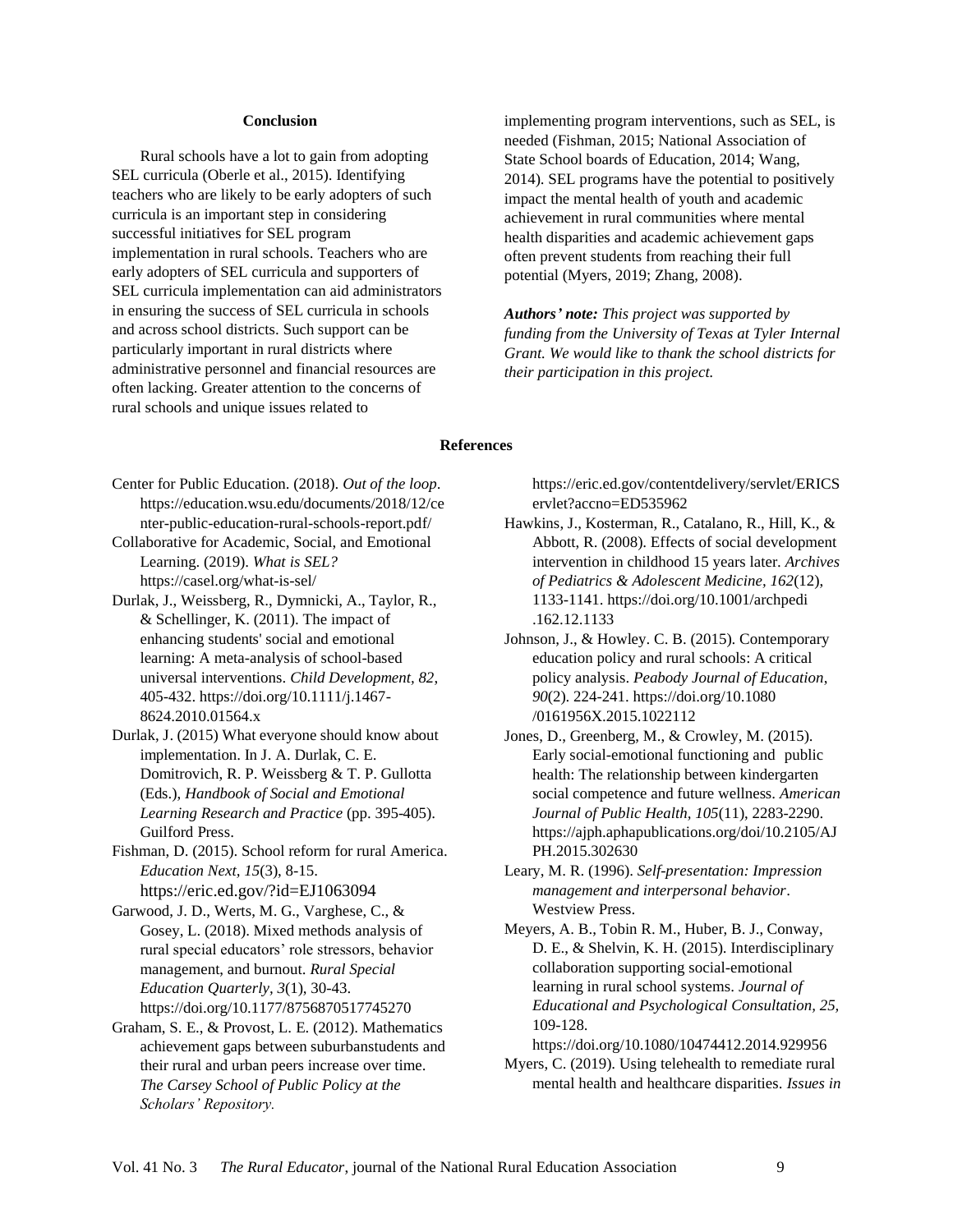*Mental Health Nursing, 40*(3), 233-239. https://doi.org/10.1080/01612840.2018.1499157

- National Association of State Boards of Education. (2014). *Educating students in rural America: Capitalizing on strengths, overcoming barriers.* https://www.nasbe.org/educating-students-inrural-america-capitalizing-on-strengthsovercoming-barriers/
- Oberle, E., Domitrovich, C. E., Meyers, D. C., & Weissberg, R. P. (2016). Establishing systemic social and emotional learning approaches in schools: A framework for schoolwide implementation. *Cambridge Journal of Education, 46*(3), 277-297. https:/dx.doi.org /10.1080/0305764X.2015.1125450
- Payton, J., Weissberg, R. P., Durlak, J. A., Dymnicki, A. B., Taylor, R. D., Schellinger, K. B., & Pachan, M. (2008). *The positive impact of social and emotional learning for kindergarten to eighth-grade students: Findings from three scientific reviews*. Chicago: Collaborative for Academic, Social, and Emotional Learning.
- Player, D. (2015). *The supply and demand for rural teachers: The Rural Opportunities Council of Idaho (ROCI). http://www.rociidaho.org/wpcontent/uploads/2015/03/ROCI\_2015\_RuralTeac hers\_FINAL.pdf*
- Provasnik, S., KewalRamani, A., Coleman, M. M., Gilbertson, L., Herring, W., & Xie, Q. (2007). *Status of education in rural America*. <https://nces.ed.gov/pubs2007/2007040.pdf>
- Radunovich, H. L., & Wiens, B. A. (2012) Providing mental health services for children, adolescents and families in rural areas. In K. B. Smalley, J. C. Warren, & J. P. Rainer (Eds.), *Rural mental health* (pp. 281–295). Springer Publishing.
- Ransford, C. R., Greenberg, M. T., Domitrovich, C. E., Small, M., & Jacobson, L. (2009). The role of teachers' psychological experiences and perceptions of curriculum supports on the implementation of a social and emotional learning curriculum. *School Psychology Review, 38*(4), 510-532.
- Reaves, S. J., & Cozzens, J. A. (2018). Teacher perceptions of climate, motivation, and selfefficacy: Is there really a connection. *Journal of*

*Education and Training Studies, 6*(12), 48-67. https://doi.org/10.11114/jets.v6i12.3566

- Reynolds, W. (Ed.). (2017). *Forgotten places: Critical studies in rural education*. Peter Lang.
- Schaefer, A., Mattingly, M. J., & Johnson, K. M. (2016). Child poverty higher and more persistent in rural America. *The Carsey School of Public Policy at the Scholars'Repository.* [https://carsey](https://carsey/) .unh.edu/publication/rural-child-poverty-higher
- Schonert-Reichl, K. (2017). Social and emotional learning and teachers. *The Future of Children, 27*(10), 137-155. [http://www.jstor.org](http://www.jstor.org/) /stable/4429025
- Schonert-Reichl, K., Hanson-Peterson, J., & Hymel, S. (2015). SEL and Preservice Teacher Education. In J. Durlak, C. Domitrovich, R. Weissberg, & T. Gullotta (Eds.), *Handbook of Social and Emotional Learning*. Guilford Press.
- Substance Use and Mental Health Services Administration (2018). *Key substance use and mental health indicators in the United States: Results from the 2018 national survey on drug use and health.* <https://www.samhsa.gov/data> /sites/default/files/cbhsq-reports /NSDUHNationalFindingsReport2018/NSDUH NationalFindingsReport2018.pdf
- Taylor, R. D., Oberle, E., Durlak, J. A., & Weissberg, R. P. (2017). Promoting positive youth development through school-based social and emotional learning interventions: A metaanalysis of follow-up effects. *Child Development 88*(4), 1156-1171. [https://doi.org/10.1111](https://doi.org/10.1111/cdev.12864) [/cdev.12864](https://doi.org/10.1111/cdev.12864)
- National Advisory Committee on Rural Health and Human Services. (2018). *Exploring the rural context for adverse childhood experiences (ACEs): Policy Brief and Recommendations.* https://files.eric.ed.gov/fulltext/ED591840.pdf
- Wang, A. (2014). The forgotten struggles of rural schools. *Education Week, 34*(12), 24-28. https://www.edweek.org/ew/articles/2014/11/12/ 12wang.h34.html
- Zhang, Y. (2008). *Some perspectives from rural school districts on the No Child Left Behind Act.*  [https://eric.ed.gov/contentdelivery/servlet/ERICS](https://eric.ed.gov/contentdelivery/servlet/ERICServlet?accno=ED535962) [ervlet?accno=ED535962](https://eric.ed.gov/contentdelivery/servlet/ERICServlet?accno=ED535962)

# **Authors:**

**Staci M. Zolkoski** is an Assistant Professor in the School of Education at the University of Texas at Tyler. Contact: [szolkoski@uttyler.edu](mailto:szolkoski@uttyler.edu)